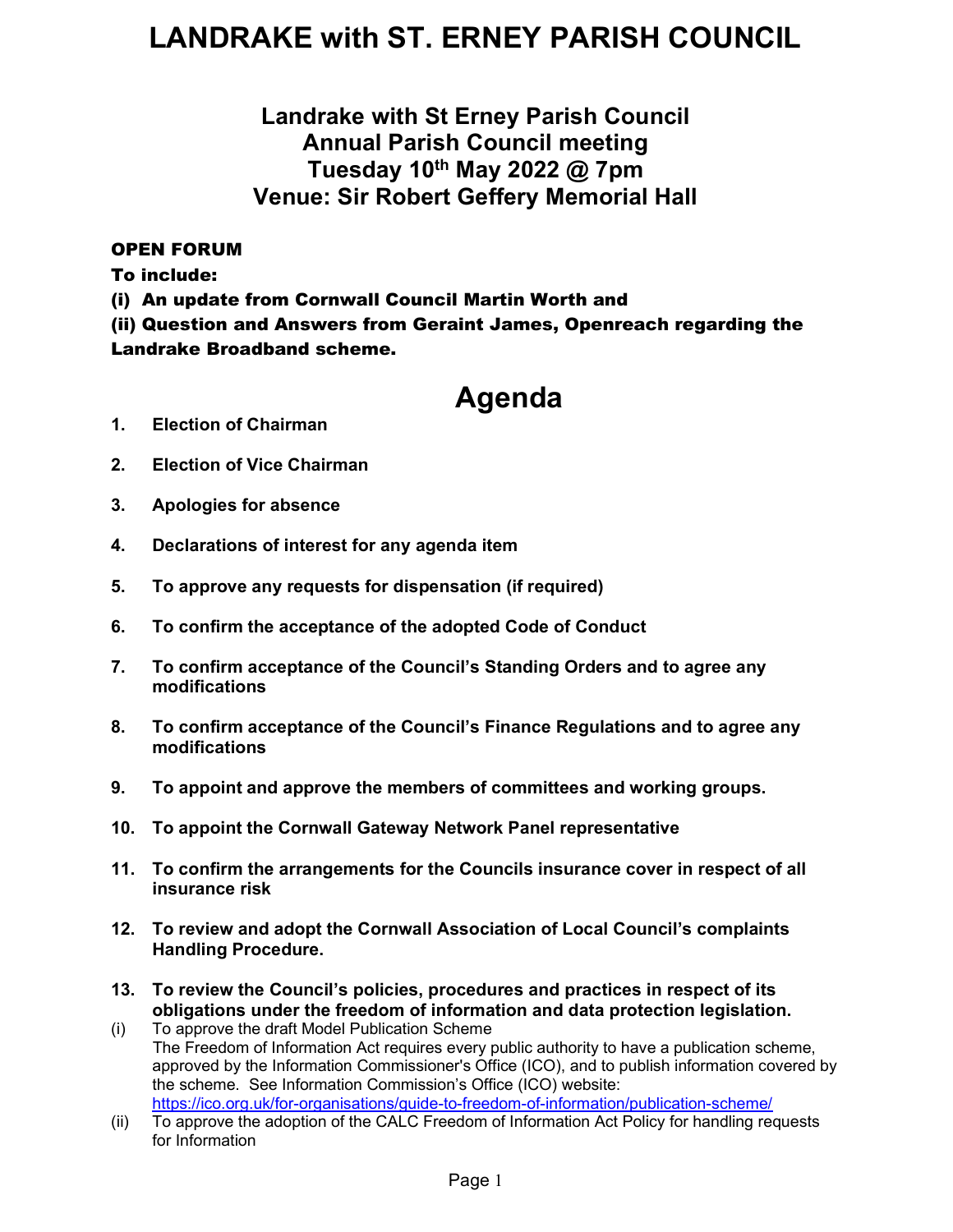# LANDRAKE with ST. ERNEY PARISH COUNCIL

- 14. To note of the Council's expenditure incurred under s.137 of the Local Government Act 1972 in the year 2021-22 and having met the conditions of the Prescribed Conditions of the order 2012, to approve the adoption of General Power of Competence.
- 15. Approval of the minutes of the previous Full Council meeting held on Tuesday 12<sup>th</sup> April 2022
- 16. Finance
- a) To note the Council's bank balance.
- b) To note the report / feedback from the Internal Auditor
- c) To approve the Landrake with St Erney Parish Councils Annual Governance Statement for 2021/22
- d) To approve the Landrake with St Erney Parish Councils Annual Accounting Statements for 2021/22
- e) To note the announcement of date of  $12<sup>th</sup>$  June 2022 for the Notice of Public Rights and Publication of Annual Governance and Accountability Return and that the period for inspection will commence on  $13<sup>th</sup>$  June 2022 until 22<sup>nd</sup> July 2022 (see note below 1)
- f) To review the explanation of variance report for 2020-21 and 2021-22
- g Does the Council wish to continue reimbursing the Parish Clerk with the Zoom subscription payment.
- Approval of payments as detailed below h)

| <b>Recipient</b>                          | <b>Details</b>                        | <b>Amount</b> |
|-------------------------------------------|---------------------------------------|---------------|
| <b>Biffa</b>                              | <b>Bin collection</b>                 | 873.60        |
| Landrake Home & Garden<br>(Paul Lamerton) | Village maintenance                   | 315.00        |
| Karenza Heald - Admin cost                | Printing & Zoom                       | 15.89         |
| Karenza Heald - Mileage                   | 1 journey                             | 11.25         |
| <b>Tartendown Nurseries</b>               | Christmas tree                        | 90.00         |
| <b>Play Safety</b>                        | <b>Annual Inspection</b>              | 88.20         |
| <b>BHIB Insurance</b>                     | Council's insurance                   | 529.78        |
| Mervyn Gingell                            | Reimbursement of payment for          |               |
|                                           | padlock / keys for the playing fields | 12.00         |
| lan Biffen                                | Internal audit                        | 180.00        |

#### 17. Sir Robert Geffery Hall – Chairman's proposal for retiring trustees

#### 18. Planning updates and decisions

To agree delegated decisions by Zoom, which will be reported at the next Council meeting, for any applications submitted before the June meeting.

#### 19. Village maintenance

#### (i) To note the retirement of Mr Lamerton, Landrake Home & Gardens

#### 1) Notice of Public Rights and Publication

Each year the smaller authority prepares an Annual Governance and Accountability Return (AGAR). The AGAR has been published with this notice. It will not be reviewed by the appointed auditor, since the smaller authority has certified itself as exempt from the appointed auditor's review. Any person interested has the right to inspect and make copies of the AGAR, the accounting records for the financial year to which it relates and all books, deeds, contracts, bills, vouchers, receipts and other documents relating to those records must be made available for inspection by any person interested.